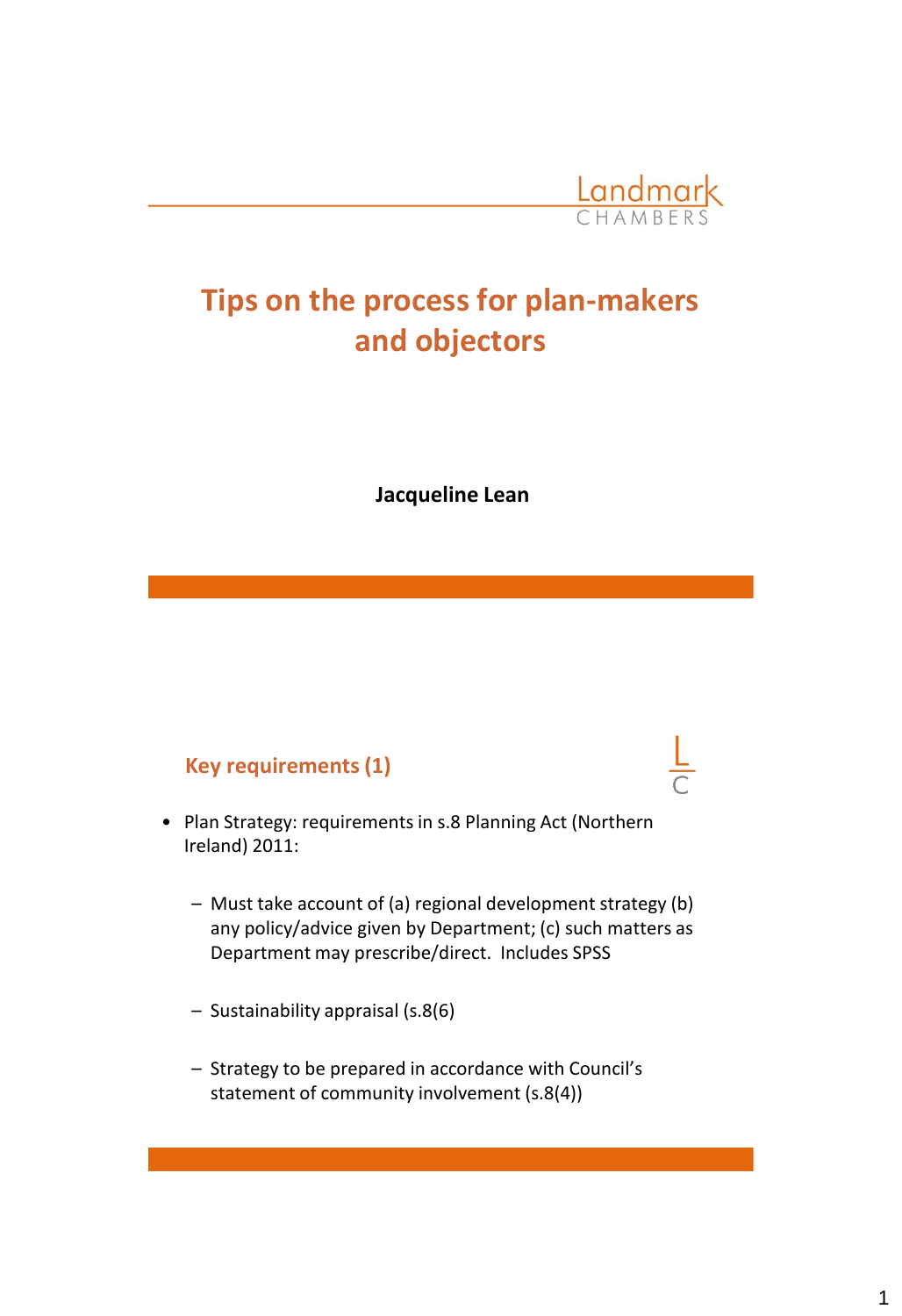## **Key requirements (2)**

- Local policies plan: requirements in s.9 Planning Act (Northern Ireland) 2011:
	- Must be consistent with Plan Strategy
	- Must take account of (a) regional development strategy (b) any policy/advice given by Department; (c) such matters as Department may prescribe/direct. Includes SPSS
	- Sustainability appraisal (s.9(7))
	- Strategy to be prepared in accordance with Council's statement of community involvement (s.9(4))

## **Key requirements (3)**

- Further requirements in The Planning (Local Development Plan) Regulations (Northern Ireland) 2015
	- Including consultation with "consultation bodies" (reg 9) and the public (reg 11)
- SEA (usually incorporated within SA)
- 'Soundness'  $(s.10(6)(b))$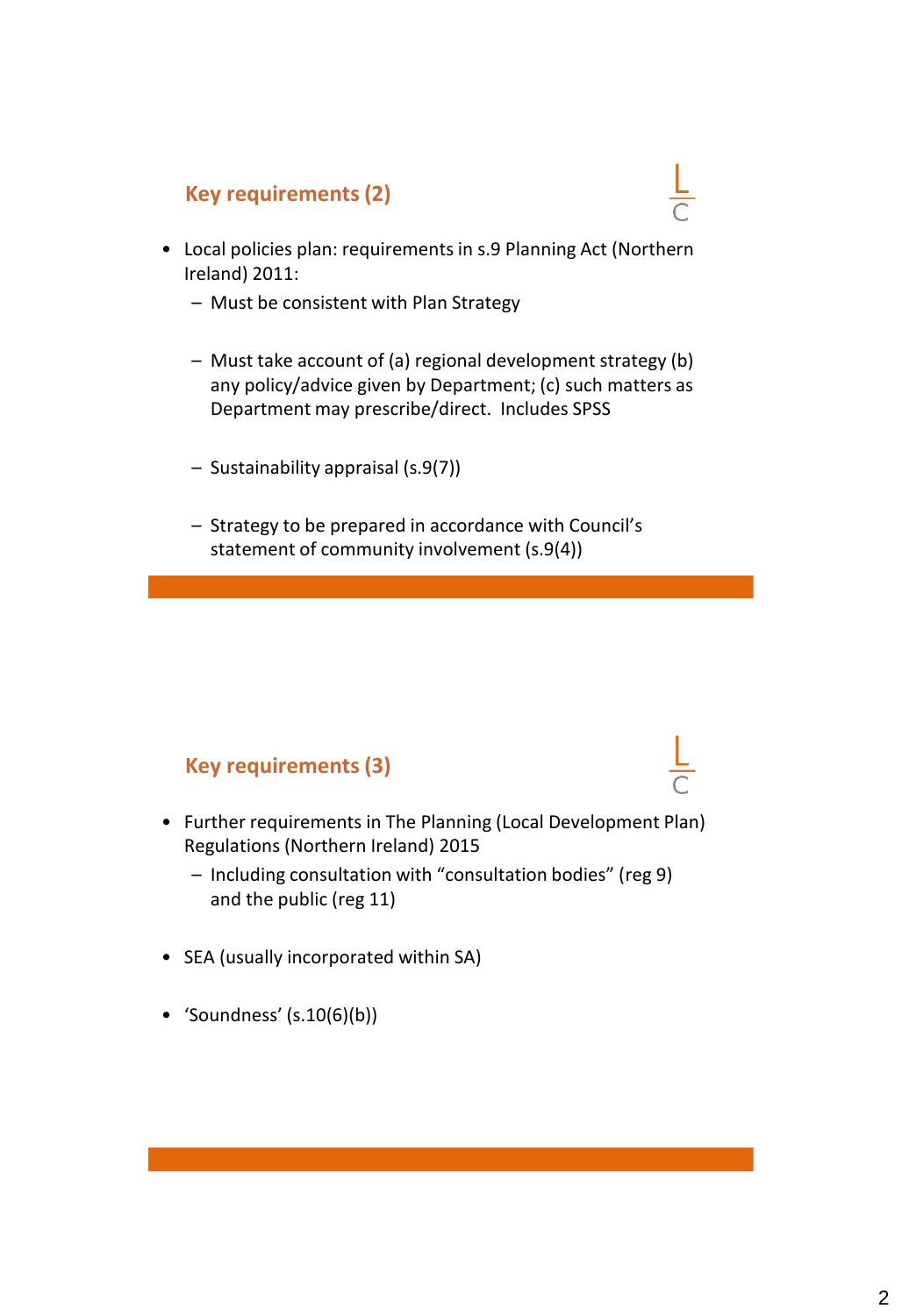## **Tips for councils: plan preparation**

- Does the plan meet the objectives / fulfil the aims set out in s.8(2) / s.9(2)? How?
- Consistency with SPPS / Regional Development Strategy / Plan Strategy?
- Need for a robust evidence base
- Rational and proportionate approach to key issues eg site selection
- Clear mechanisms for implementation and monitoring?

## **Tips for councils: plan preparation**

- Ensure that the SA/SEA meets the requirements of the SEA Regulations
	- Does it contain such of the information contained in Sch 2 of the SEA Regs as may reasonably be required?
	- Are reasonable alternatives considered?
- Have other key assessments been carried out? (eg HRA)
- What are your back-ups?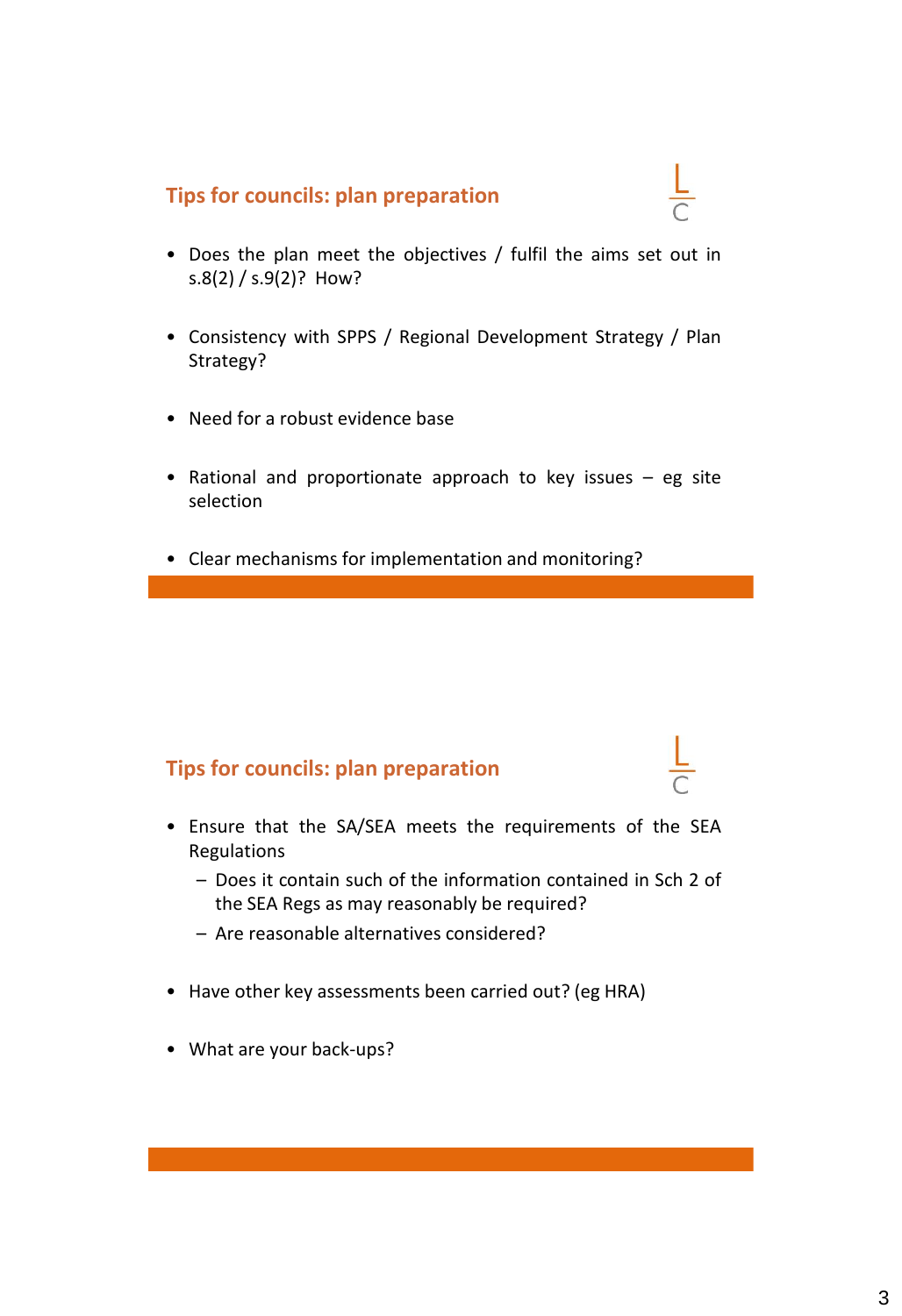## **Tips for councils: plan preparation**

- 
- Consultation / management of key stakeholders
	- "Consultation bodies" (during preparation of preferred options paper).
		- Includes council for adjoining district (cf duty to cooperate in PCPA 2004) & NI Housing Executive
	- Politicians
	- $-$  Developers / potential opponents to plan
- Compliance with Statement of Community Involvement

## **Examination: general points**

- Predominantly a written process: even on main issues
- After initial submission of material by Council (including representations received) no further written material should be sent in "unless the Commissioner requests it" (para 28)
- Commissioner may request information from Council / other parties / parties who have not made representations if considers there are gaps on matters going to soundness of plan, or if that party may have something material to add on soundness (paras 27 &29)
- Critical to get initial submissions / representations right and ensure any necessary technical docs are appended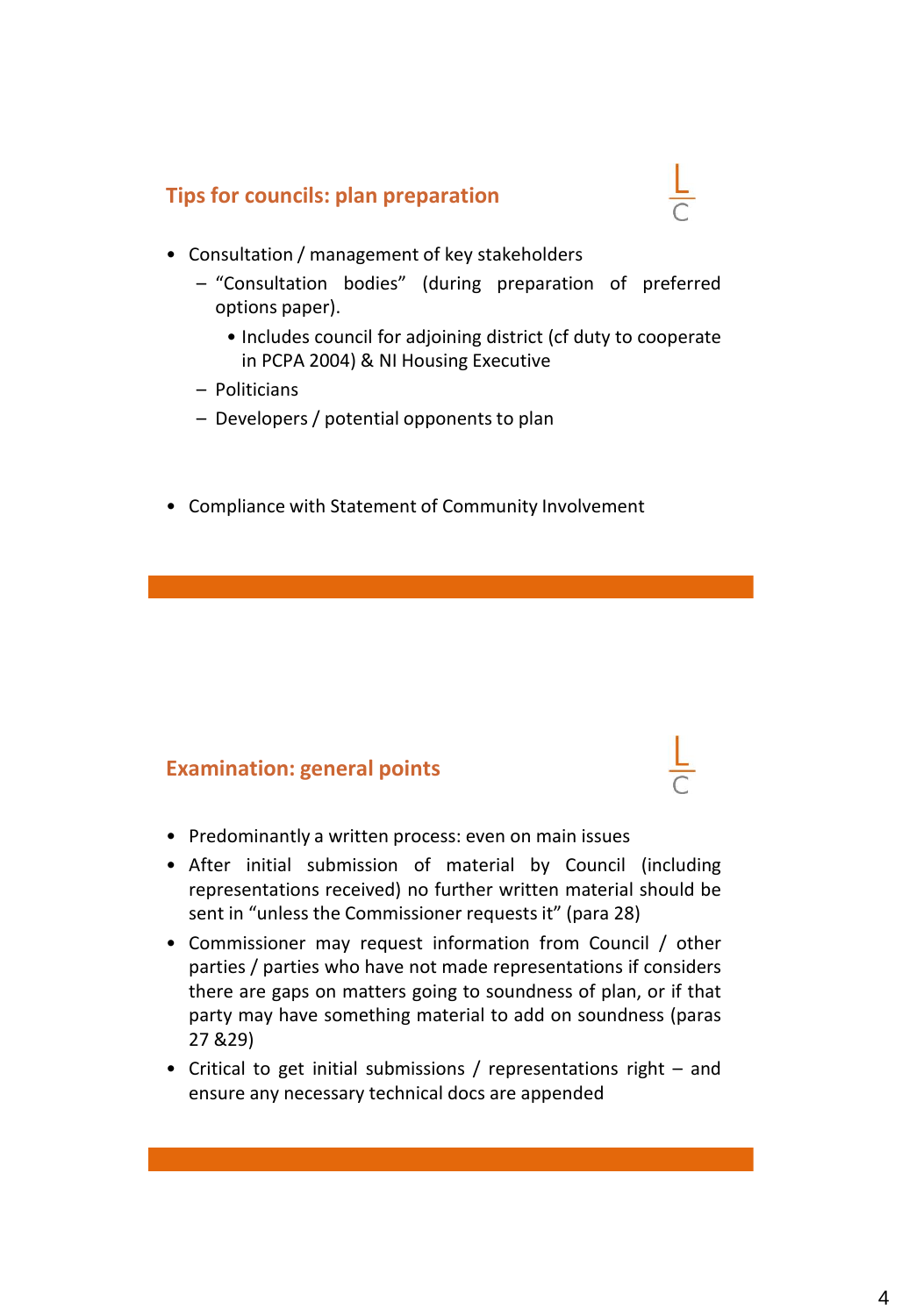## **Examination – PAC Guidance**

#### **'Procedures for Independent Examinations of Local Development Plans' (April 2017)**

#### Soundness

[11] The purpose of an examination is to determine whether a plan satisfies statutory requirements and is sound. Legal compliance and soundness are overlapping concepts. **In carrying out the examination, the Commissioner will apply a series of tests taken from the Department's Development Plan Practice Note (DPPN) 06.** These tests are set out in Appendix 3. The soundness tests will be considered in the round, taking into account the supporting text in DPPN 06, and an overall judgment will be formed.

[12] It is very important that all participants appreciate that **the focus of the examination and the Commissioner's report will be on the soundness of the plan and not on individual representations or sites**. This represents a fundamental change from the development plan system that existed before the 2011 Planning Act came into force.

## **Examination – PAC Guidance Appendix 3 'Soundness' (1)**

#### **Procedural tests**

P1. Has the plan been prepared in accordance with the council's timetable and the Statement of Community Involvement?

P2. Has the council prepared its Preferred Options Paper and taken into account any representations made?

P3. Has the plan been subject to sustainability appraisal including Strategic Environmental Assessment?

P4. Did the council comply with the regulations on the form and content of its plan and on the procedure for preparing the plan?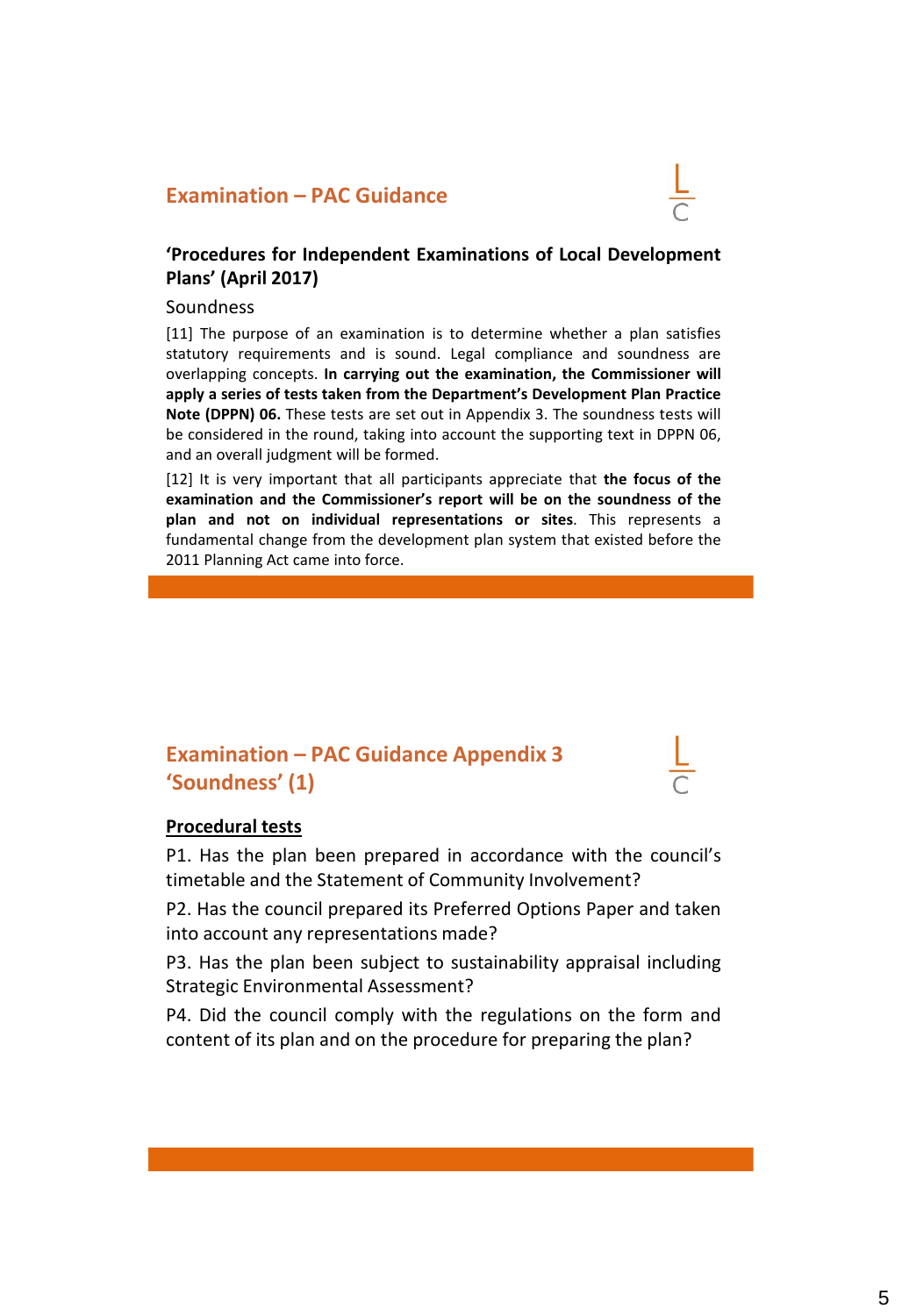## **Examination – PAC Guidance Appendix 3 'Soundness' (2)**

### **Consistency tests**

C1. Did the council take account of the Regional Development Strategy?

C2. Did the council take account of its Community Plan?

C3. Did the council take account of policy and guidance issued by the Department?

C4. Has the plan had regard to other relevant plans, policies and strategies relating to the council's district or to any adjoining council's district?

## **Examination – PAC Guidance Appendix 3 'Soundness' (3)**

### **Coherence and effectiveness tests**

CE1. The plan sets out a coherent strategy from which its policies and allocations logically flow and where cross boundary issues are relevant is it in conflict with the plans of neighbouring councils. CE2. The strategy, policies and allocations are realistic and appropriate having considered the relevant alternatives and are founded on a robust evidence base.

CE3. There are clear mechanisms for implementation and monitoring.

CE4. The plan is reasonably flexible to enable it to deal with changing circumstances.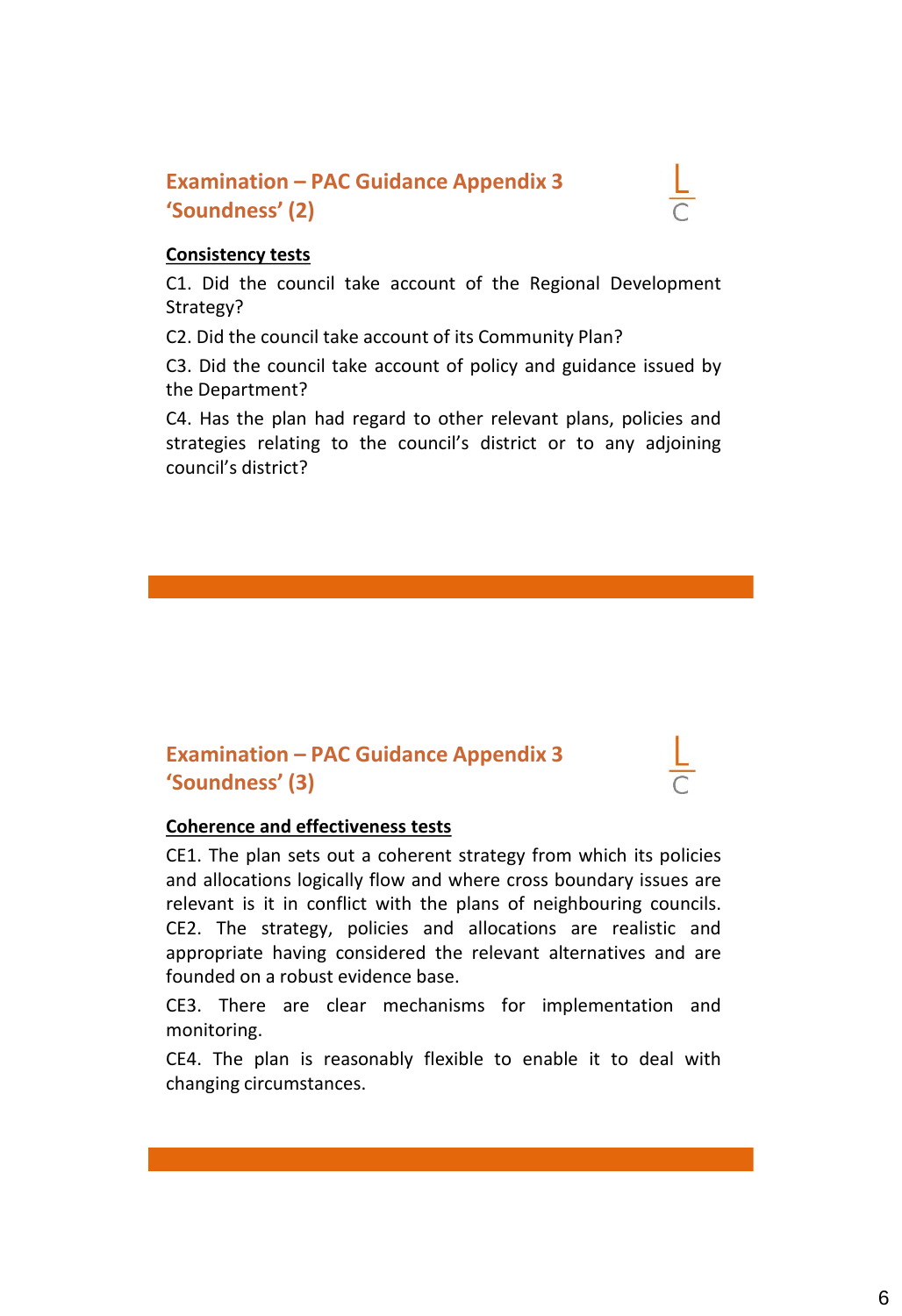

- Robust evidence base submitted to support plan
- Written material: executive summary, referencing supporting material, with key points in bold/underlined, demonstrating clearly how key requirements are met
- Identify main issues and key points in response: who is going to deal with what?
- Remember SA & SPPS

## **Tips for Councils – examination**

- Be prepared to be flexible/creative with solutions
- Remember ultimate objective to get a sound plan adopted be prepared to consider/pursue potential modifications if this seems a way to overcome points of concern
- Possibility for plan examination to be suspended (or suspended in respect of identified elements) if concerns at pre-hearing assessment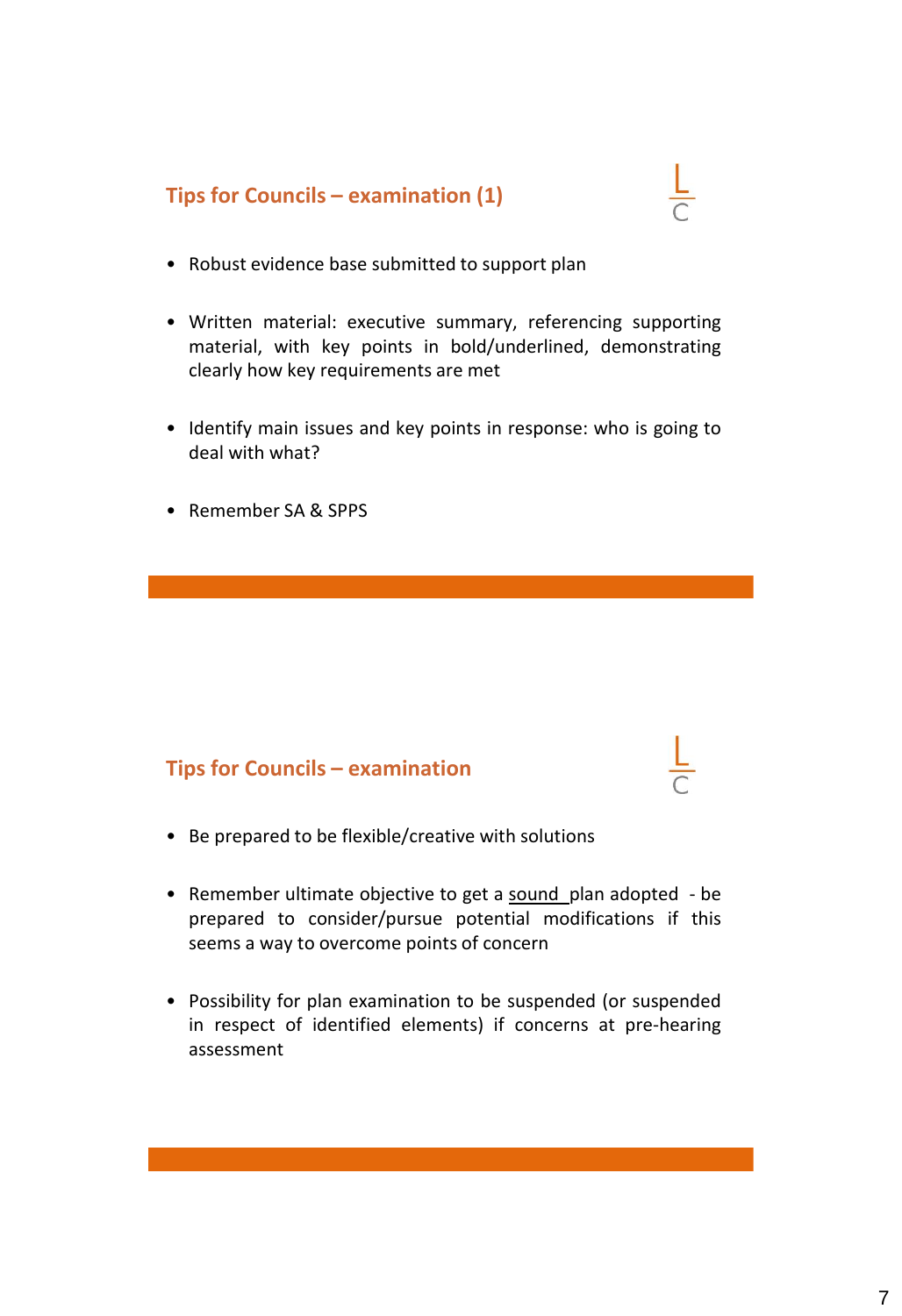## **Examination – PAC Guidance Representations**

[13] **People who make representations seeking to change a plan are strongly advised to state clearly why they consider the plan to be unsound, having regard to the tests in Appendix 3.** The Commission recommends councils to provide forms similar to that in Annex A to the Department's DPPN 09 and encourages people making representations to use the council's form. Each suggested change should be the subject of a separate representation. **Every representation should say precisely how the plan should be changed in order to achieve soundness. It should be supported, succinctly, by all the evidence thought necessary to justify the proposed change. There will be no further opportunity to submit information unless the Commissioner requests it.**

[14] The substance of the representations is of more significance than the number of people making representations. Where several people share a common view on how a plan should be changed, **they are encouraged to cooperate with each other, pool resources and make a single representation**.

## **Tips for objectors**

- To participate at examination, must say in your representation you wish to be heard orally
- Any points on soundness must be raised during examination: *Trustees of Barker Mills Estates v Test Valley BC* **[2017] PTSR 408 paras 78-80**
- Need to front-load your case: ensure any technical / supporting material submitted with representation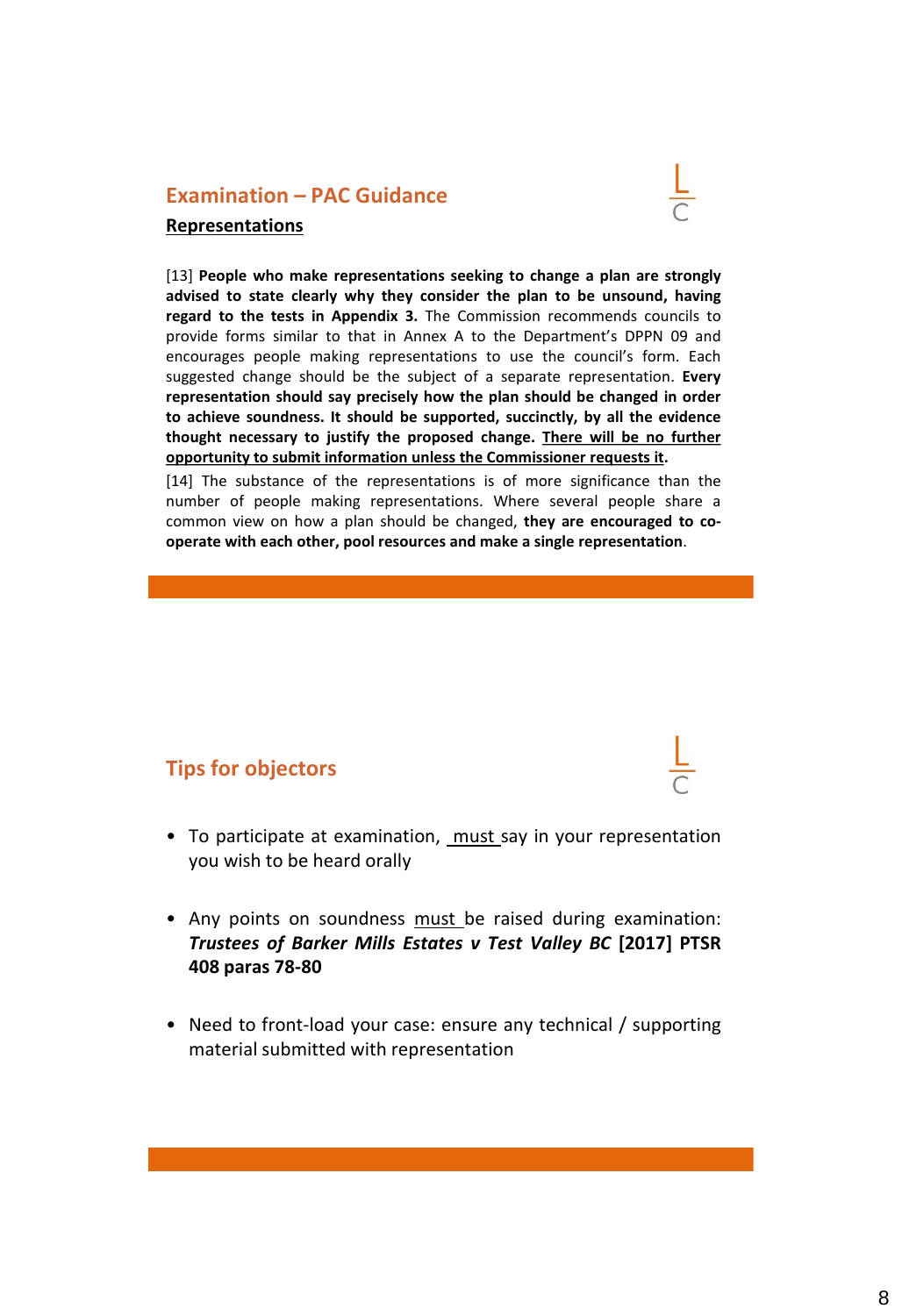## **Tips for objectors**

- Focus on the tests the Inspector has to apply: is the Plan sound?
- Seek to combine points on the legal requirements with soundness
	- For Plan Strategy : how does it accord with SPSS?
	- For local policies plan: are the policies consistent with the Plan Strategy?
- Has there been compliance with consultation requirements / statement of community involvement?

## **Tips for objectors**

- Consider co-ordination with other objectors: eg developers' forum
	- Be aware interests may not always align / scope for disagreement/conflict: how will this be managed?
- A good point only needs making once. Avoid repetition (and/or inconsistency!)
- What is your ultimate objective? Be aware the risks of unforeseen consequences